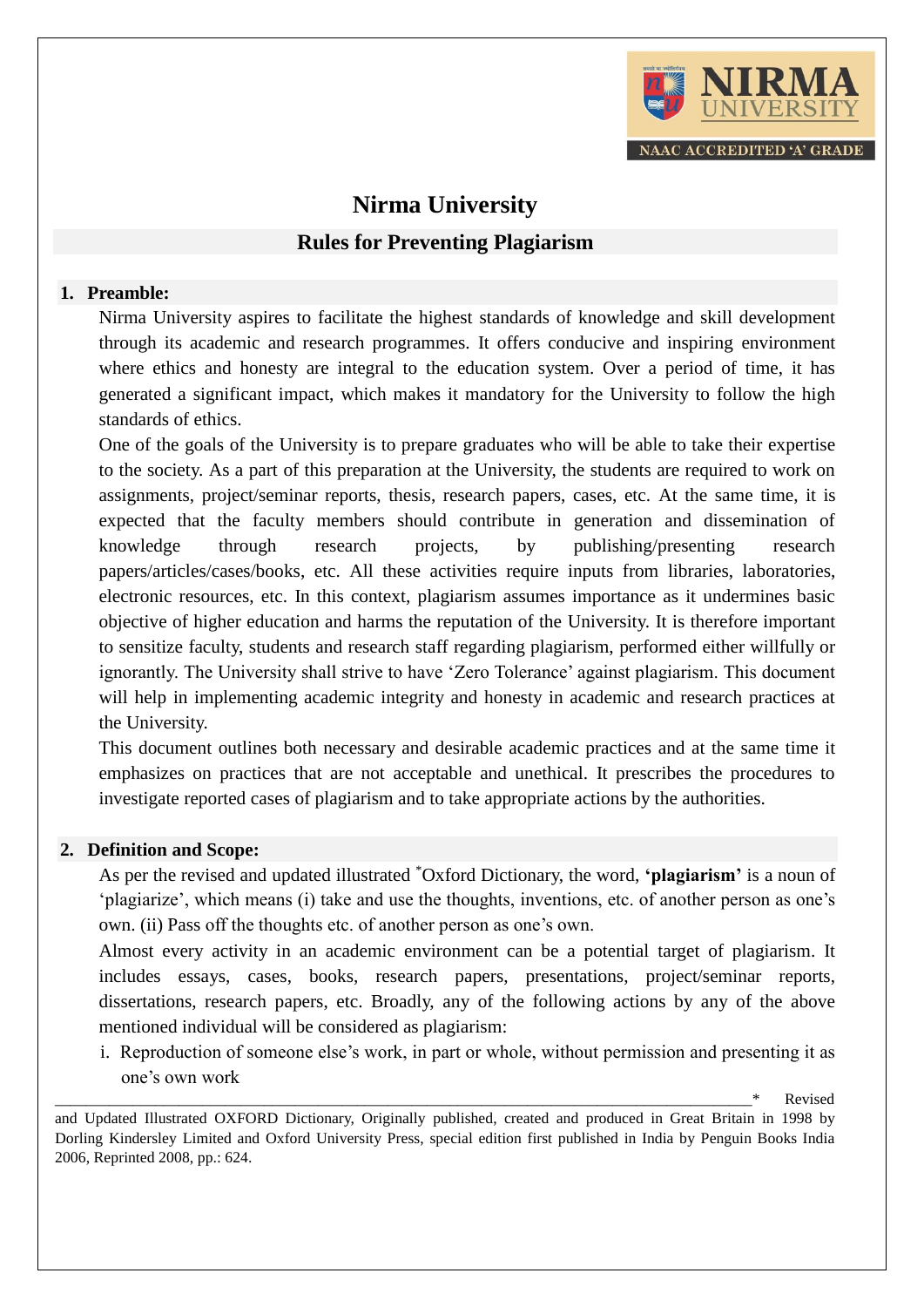- ii. Buying/stealing/copying assignments, experimental results, etc.
- iii. Reproducing by copying a section of a book or an article/report/dissertation without proper citation
- iv. Copying figures/charts/graphs/images without acknowledging or claiming it/them as one's own
- v. Quoting from a source *word for word* without giving reference
- vi. Putting someone else's ideas without proper citation
- vii. Paraphrasing
- viii. Self-Plagiarism: reproducing/publishing one's own published work, in part or whole, without referring to earlier published work

Notwithstanding anything containing clause (i)-(viii), any other activity falling under the ambit of academic dishonesty, may also be covered under these rules.

These Rules for preventing Plagiarism are applicable to the students, faculty and staff members, research scholars, recognized Ph.D. guides and researchers of the University.

# **3. Precautionary Measures to Prevent the Plagiarism:**

In order to prevent plagiarism, the University and the constituent institutes should take the following precautionary measures:

- i) A copy of 'University Rules for Preventing Plagiarism' should be made available to all the students, faculty, staff, research fellows and collaborative organizations. A copy of the same should be put on the University Website.
- ii) The viewpoint of University on 'Plagiarism and Rules on Plagiarism' should be included in Students' Handbook.
- iii) The writing skill including, Research Papers, Thesis, Reports, Cases, etc. should be covered as part of the syllabus of 'Research Methodology' course of PG/Ph.D.
- iv) For the awareness of the faculty members, the University should arrange special seminars/workshops on Plagiarism related topics on regular basis. The same should be covered as part of Induction/Orientation Programmes organized for the faculty members by the ADR Cell.
- v) All constituent Institutes/Departments should organize lecture(s) on plagiarism related topics for all the newly admitted students as part of Orientation Programmes.
- vi) For all PG/Ph.D. students the constituent institutes should organize rigorous workshop(s) covering the topics like, plagiarism, plagiarism detection, its consequences, preventive measures and the University Rules for Plagiarism, etc.
- vii) The training programme on the use of Plagiarism Detection Software Tools should be organized for the students, faculty, staff and research fellows.
- viii) All Project/Seminar Reports, PG Dissertations, Ph.D. Thesis, Research Papers, Cases and any such documents are to be checked with the standard Plagiarism Detection Software Tool, prescribed by the University. In case of Project/Seminar Reports, PG Dissertations, Ph.D. Thesis, the concerned student will have to submit a Plagiarism Report generated by a software tool (prescribed by the University) to the Department/Institute/University with a signature of the concerned Guide/Supervisor.
- ix) The students submitting any kind of research work in form of reports/thesis must provide a 'Certificate of Originality of Work' with signature of the concerned Guide/Supervisor.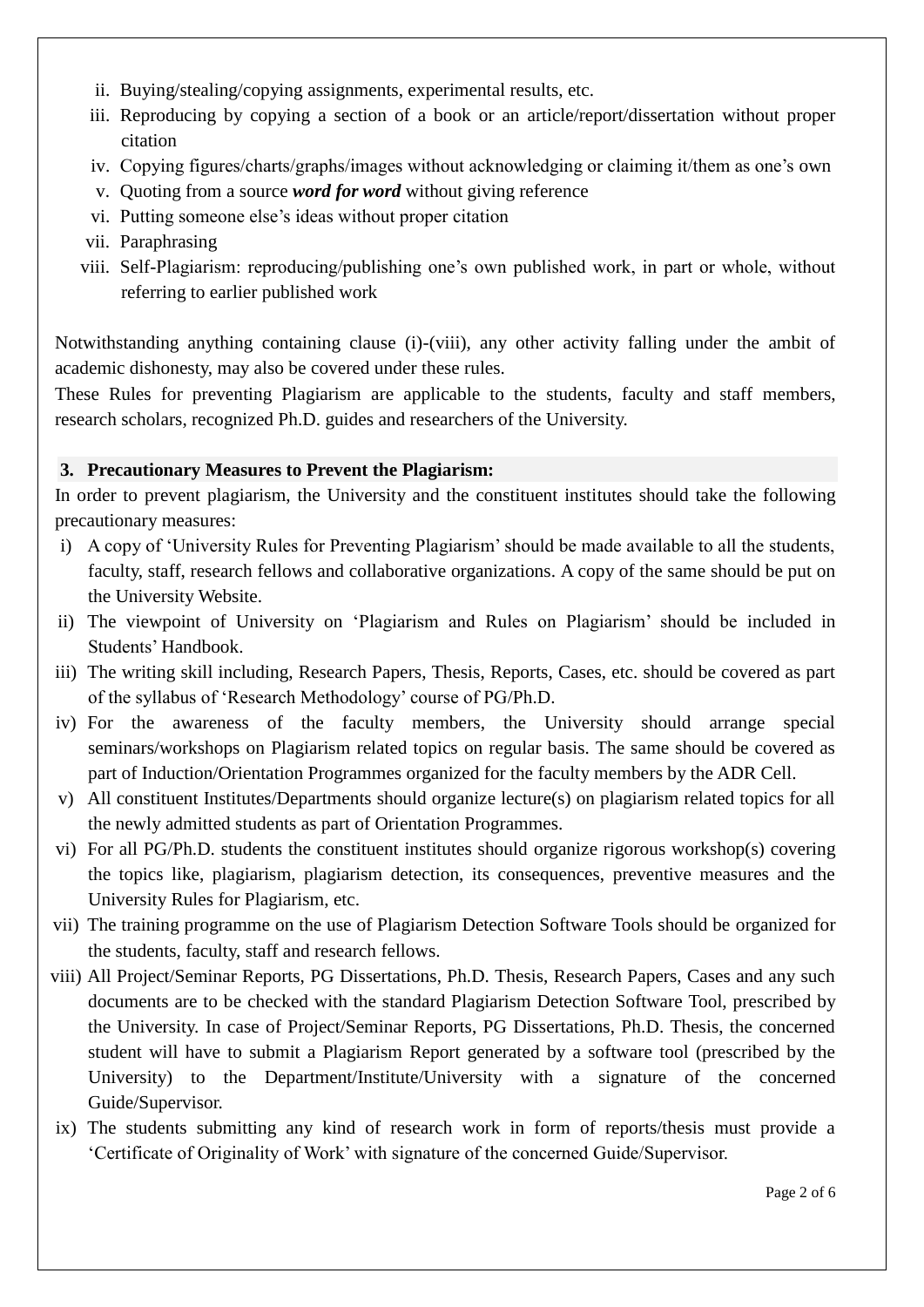- x) In order to avoid copying in course assignments, it is preferred that the faculty members should design assignments that encourage the students to analyze or evaluate rather than asking them to collect, describe or present some information, data, etc.
- xi) The libraries of the constituent institutes of the University shall arrange latest books on 'Plagiarism and Related Issues'.

# **4. Guidelines for the Faculty Members, Guides/Supervisors, Students, and Research Scholars:**

In order to prevent the plagiarism, the following guidelines for the Faculty Members, Guides/Supervisors, Students and Research Investigators are suggested:

# **4. 1 Guidelines for the Faculty Members and Guides/Supervisors:**

- i) Insist that the ideas implemented are original, or derived from existing theory with significant contribution from the project team members.
- ii) If copyrighted material from outside source is used in the project work, then the permission from the original author must be obtained and clearly mentioned in the report.
- iii) Ask student at every phase of the project how their work is different from others.
- iv) Discuss with the student, the ethical issues in teaching-learning and the role of researcher in society, so that student gets sensitized towards plagiarism and be ethical.
- v) Set a high quality standard for the students and also provide motivation by appreciating the good work of students in front of the research community time-to-time.
- vi) Encourage student for time management and proper project planning.
- vii) While assigning course work to students, be creative in designing assignment such that the student while answering has no other way than originality.
- viii)Spread awareness in students / research community that research papers / proposals with plagiarism may get black listed by the research organization. Also discuss the different levels of penalties of plagiarism.
- ix) Try to use and also teach the students the usage of antiplagiarism software. Insist to check every paper and project report on such software before submission.

In case of any kind of plagiarism found in the PG/Ph.D. thesis, the concerned guide/co-guide will be responsible and the committee may recommend to the Director General for necessary actions.

# **4. 2 Guidelines for the Students and Research Scholars:**

- i) Use the source material to study the preliminary requisites only, and not to replicate something readily available. Mention proper reference of the source material in project report.
- ii) Always try to innovate i.e. find out a new method to solve the research problem.
- iii) If the existing solution is used, then always try to add somewhat new contribution by improving the performance of the existing system.
- iv) While implementing the existing system, try to find out a different method of implementation instead of using the existing method. The end results in both cases may be the same, however compare the system parameters and prove your system somewhat better in execution.
- v) Instead of implementing existing applications, try to find out new application of the existing theory / technology.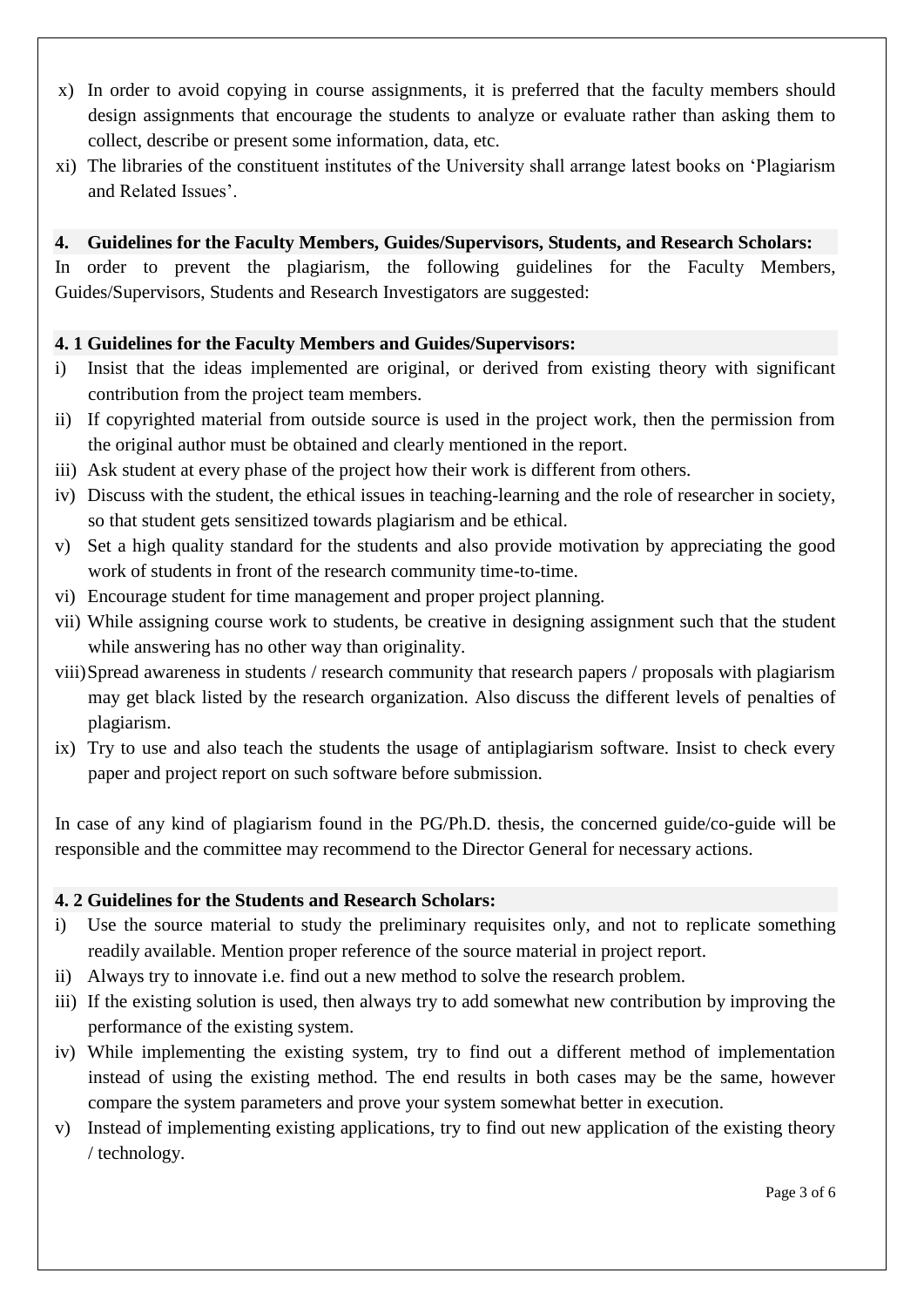- vi) Regularly either discuss or publish the research work over internet for others to comment so that there is an automatic check on plagiarism for the work done.
- vii) Directly use of the data, conclusions, and results of some other researchers shall not be used stating that these are the original findings of the proposed work. On the contrary, due acknowledgement/reference is to be given for the work already done and referred for the proposed research.
- viii)Consent of a guide or co-authors to be taken before submitting the paper or presenting any research work.

## **5. Identification of Plagiarism:**

The following method(s) can be used alone or in combination for identification of plagiarism:

- i) Checking an individuals' work using a standard Plagiarism Detection Software Tool, as prescribed by the University.
- ii) Examination of assignments for specific sentences or unusual phrases taken from known sources.
- iii) Comparison of written assignments of two or more students having similar assignment questions,
- iv) Also, the researchers may be asked to provide evidence of their research. Clear examples or a record of research effort will assist them to prove that no plagiarism has occurred.

#### **6. Method of Inquiry in the Matter of Complaint of Plagiarism:**

For any reported case/complaint of Plagiarism, there will be two separate committees for inquiry, (i) Institute Level Committee (ii) University Level Committee. The composition of the committees, their functions and the method of inquiry are described below:

#### **6. 1 Institute Level Committee:**

There shall be an Institute Level Committee to inquire into the matter of the alleged plagiarism against under-graduate and post-graduate students of the Institute.

The following items will be covered under the purview of the Institute Level Committee:

- i) Plagiarism in any component of the Continuous Evaluation (CE)by the UG/PG students
- ii) Plagiarism in Major/Minor Projects and Seminar Reports by the UG Students

In case of major plagiarism the committee will recommend the concerned HoI to forward it to the University Level Committee.

The Committee shall inquire into the matter of allegations and shall make necessary recommendations to the Head of the Institute (HoI) in this regard for penalty.

The Committee shall comprise:

- i) Chairman
- ii) Two Faculty Members
- iii) Secretary

The concerned HoI will nominate one of the senior faculty members of the Institute as the Chairman and two other Professors / Associate Professors in the subject area of the alleged plagiarism as the members of the committee. Assistant Registrar / Deputy Registrar of the Institute shall work as the Secretary.

#### **6. 2 University Level Committee:**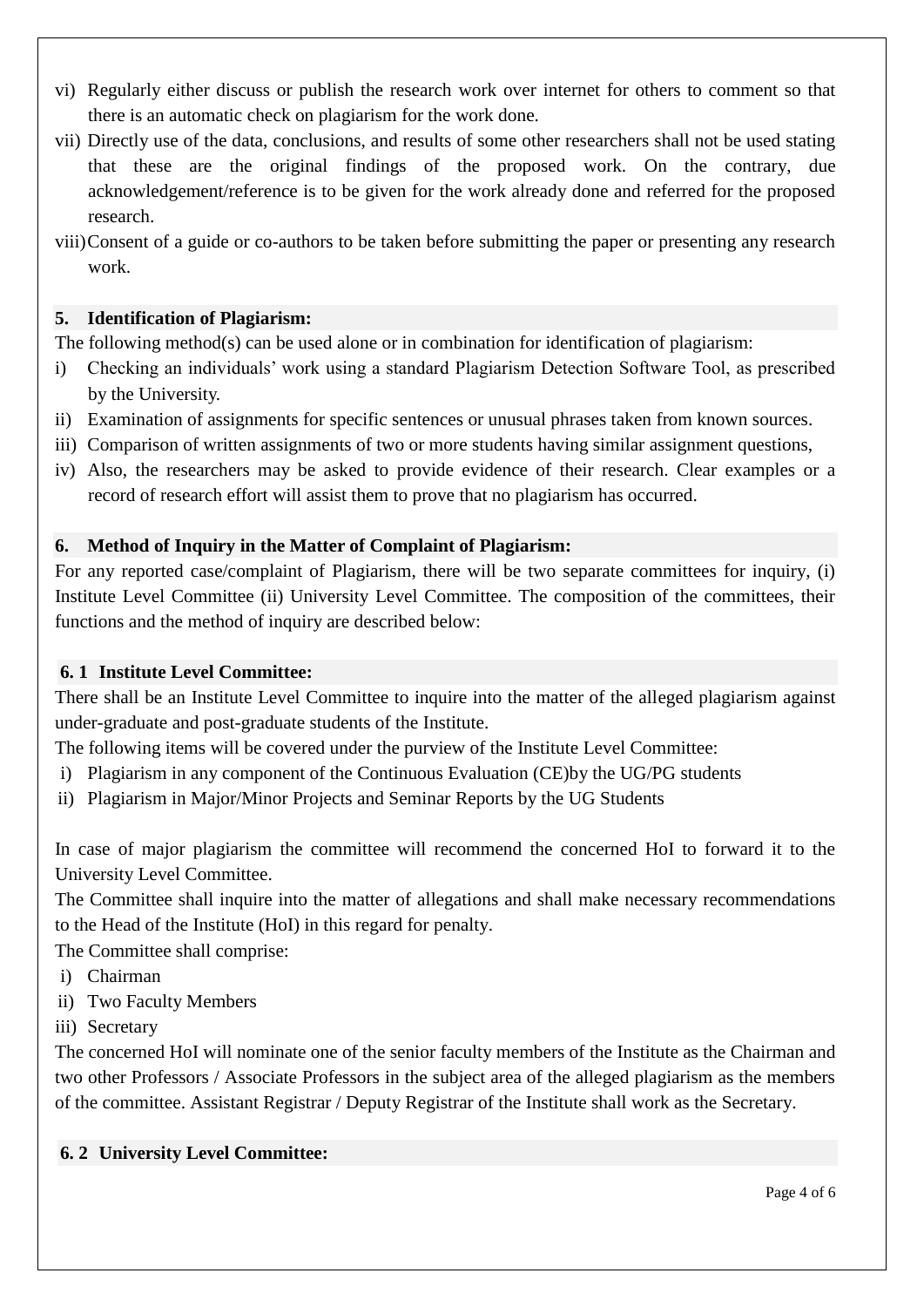There shall be a University Level Committee to inquire into the matter of the alleged plagiarism against doctoral students, faculty, staff & research scholars of any constituent Institute of the University and any related matter received from the Institute Level Committee.

The following items will be covered under the purview of the University Level Committee:

- i) Plagiarism in any form by the Faculty, Staff and Research Scholars of the University. This will cover research findings, research papers, articles, books, reports, cases, etc.
- ii) Plagiarism in Thesis/Dissertation, research findings, research papers, books, reports, etc. by the PG/Ph.D. Students

The Committee shall inquire into the matter of allegations and shall make necessary recommendations to the Director General in this regard.

The Committee shall comprise:

- i) Chairman
- ii) Two Faculty Members
- iii) Secretary

The Dean-Faculty of Doctoral Studies & Research (FDSR) shall act as the Chairman of the Committee. The two other faculty members will be nominated by the Director General. The Deputy Registrar (Exam) of the University shall act as the Secretary in case of plagiarism by the students, whereas the Executive Registrar of the University shall act as the Secretary in case of plagiarism by the Staff, Faculty and the Research Scholars.

# **6. 3 Procedure to be adopted by the Committees:**

On receiving application(s) of alleged plagiarism, the Committee(s) will comply the following steps with the principles of procedural fairness protecting the rights of the alleged. These rights includes right to:

- i) Be informed of the allegations against them in sufficient detail to enable them to understand the precise nature of the allegations and to properly consider and respond.
- ii) Within one-week of time respond to the allegations against him /her.
- iii) The matter to be resolved in two weeks' time after responding to the allegations.

# **6. 4 Identification and Assessment of Alleged Plagiarism**

For any reported case of the plagiarism, the Committee will first confirm prima facie if there is plagiarism or not. In a case of plagiarism, it will also decide the degree of plagiarism. The Committee will then submit its report along with its recommendations in terms of penalty to the HoI (in case of Institute Level Committee) or to the Director General (in case of University Level Committee). Depending upon the report and the recommendations of the Committee, the concerned HoI / Director General will decide the action to be taken.

# **7. Provision of Penalty:**

In case of violation of any of the above Rules by any individual, the competent authority will take necessary actions against the person concerned. The following provisions of penalties are made:

# **7.1 Provision of Penalty - Institute Level Committee:**

i) Written Warning (only once)